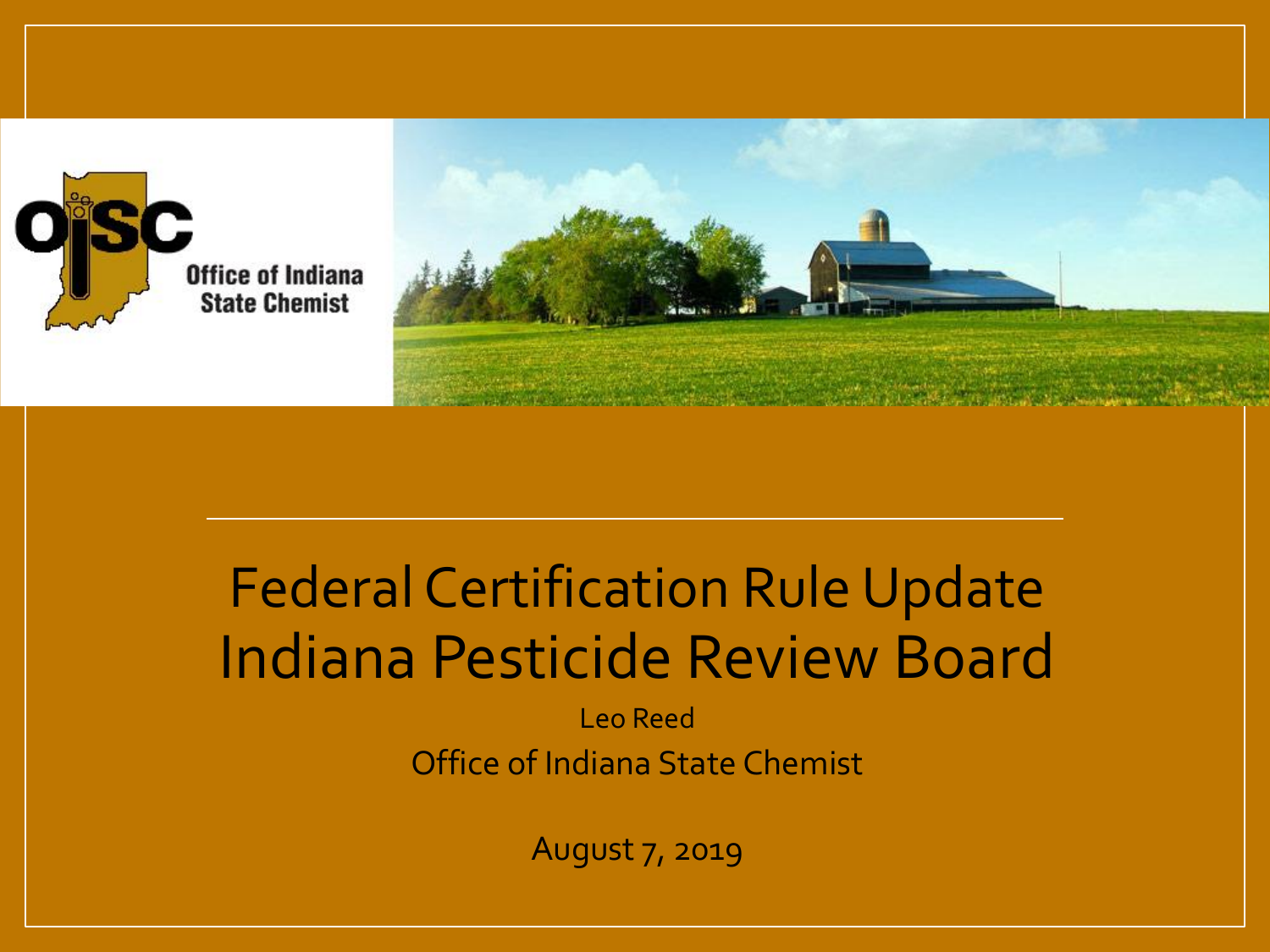### **Need to Revise State C & T Rules**

• **Revised EPA C&T regulations…March 6, 2017**

• **State Plan must be submitted by March 6, 2020**

• **State requirements must meet or exceed federal standards**

• **State will need to decide whether to:**

- **Adopt all federal regulations as state requirement by reference**
- *very messy from a compliance & enforcement perspective* **OR**
- **Revise state rules to meet or exceed federal regulations**
- *allows for customization to fit most existing state requirements*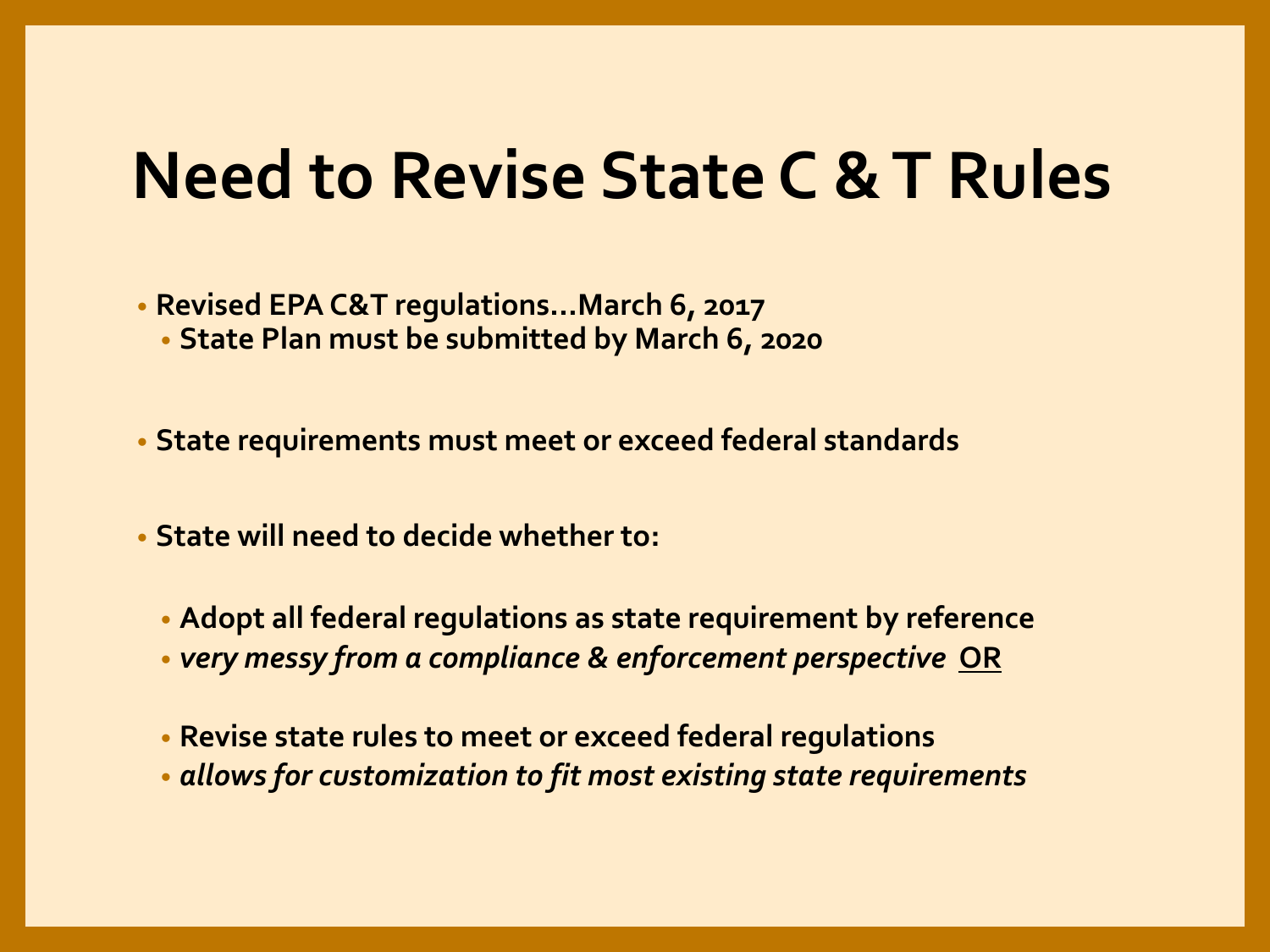**Topics to cover**: **40 CFR 171.1 – 40 CFR 171.3**

•**Age Limits** •**Commercial Applicators** •**Private Applicators**

- •**Supervision**
	- •**Restricted Use Pesticides (RUP)**
- •**Restricted Use Pesticide Record Keeping** •**Sales** 
	- •**Use**

•**Rules to consider revising or deleting**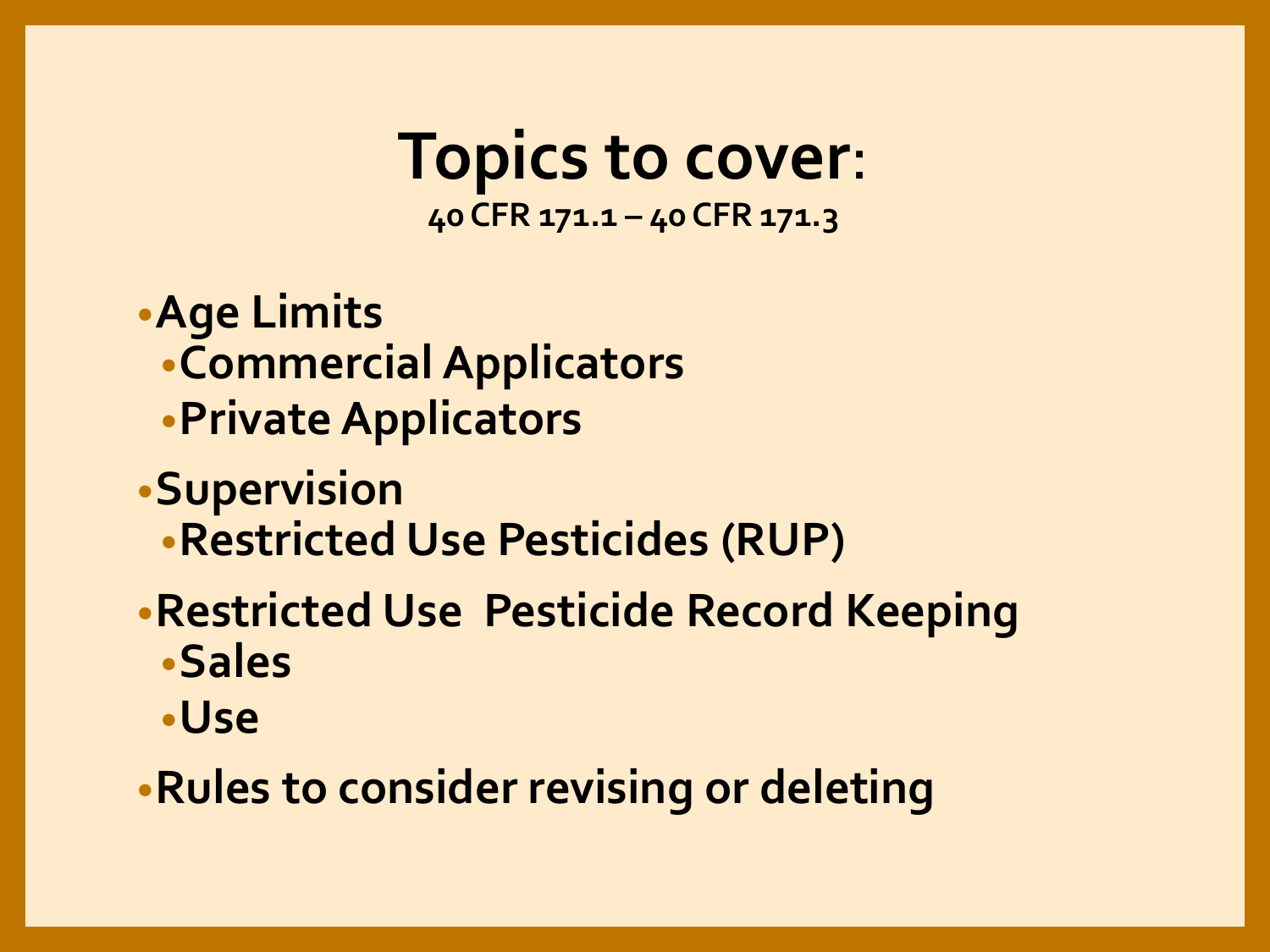### **Age Requirements**

•**Applicable to commercial applicators (all commercial categories).**

•**Applicable to private applicators (farmers).**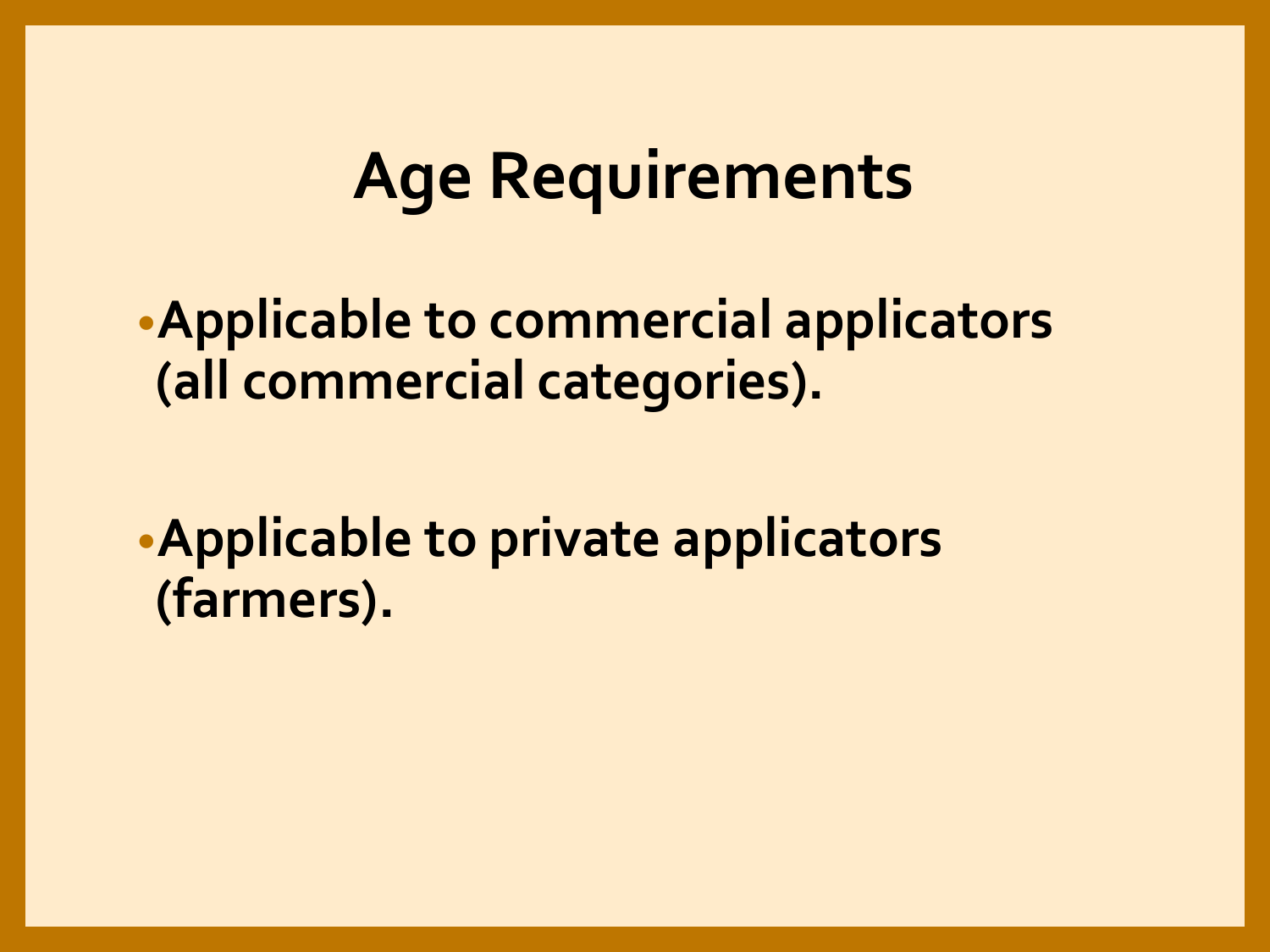## **Age Requirements**

•**New Federal rule requires states can only certify individual over the age of 18.**

- •**Certification is achieved by passing the exams.**
- **Adding an age to requirement to Exam Process (355 IAC 4-1-2.1) would meet the federal standard**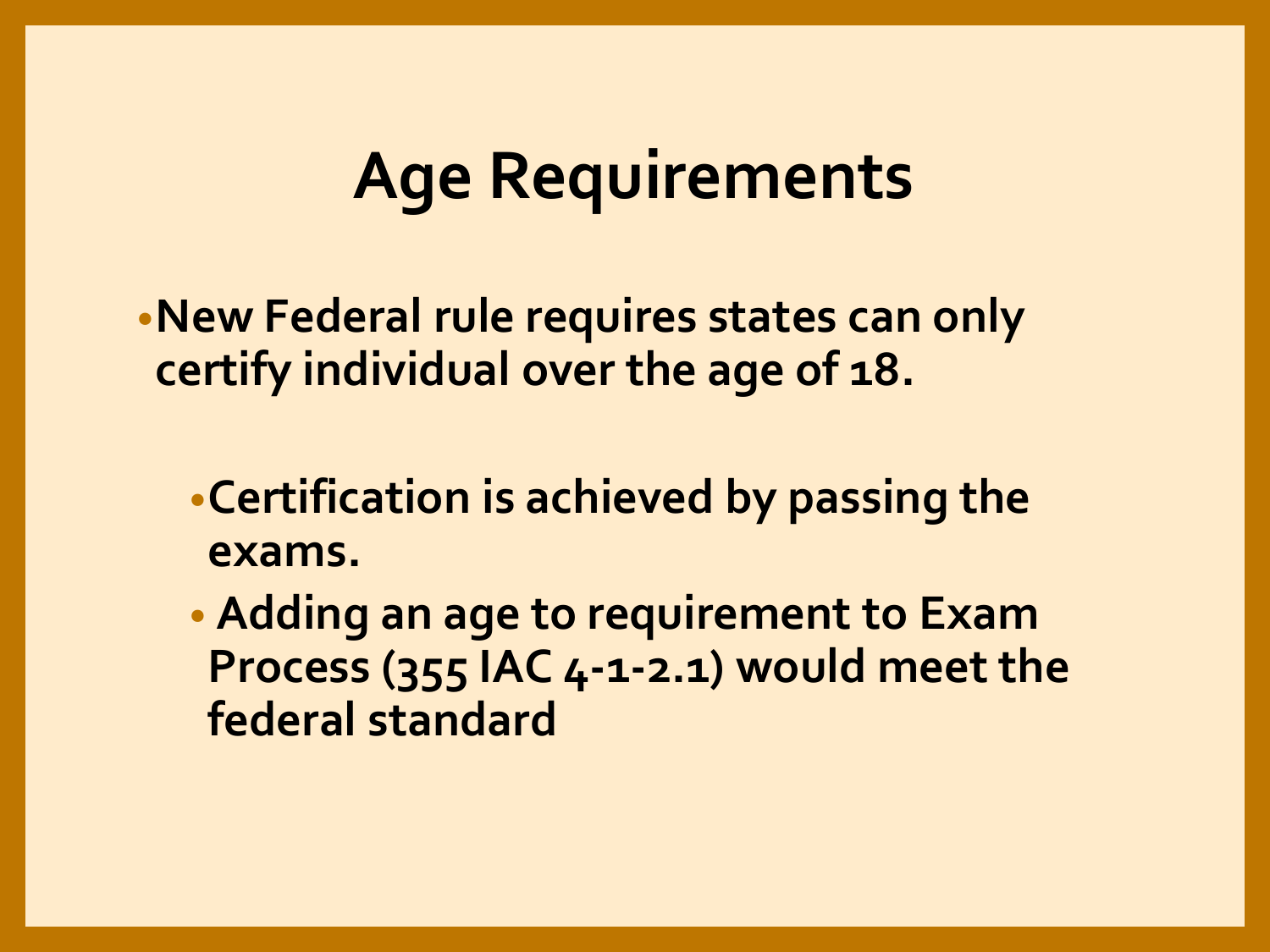## Options for Indiana include:

#### **1. Create a two tiered system:**

- **Use of RUPs-Certification required.**
	- **Anyone using any RUP anywhere**
- **Use of GUPs** 
	- **Commercial for-hire**
	- **Schools (Public Applicator)**
	- **Community-wide mosquito control (Public Applicator)**
	- **Golf course (Not For Hire)**

#### **OR**

**2. Extend new federal requirements to all applicators, private and commercial, RUP & GUP.**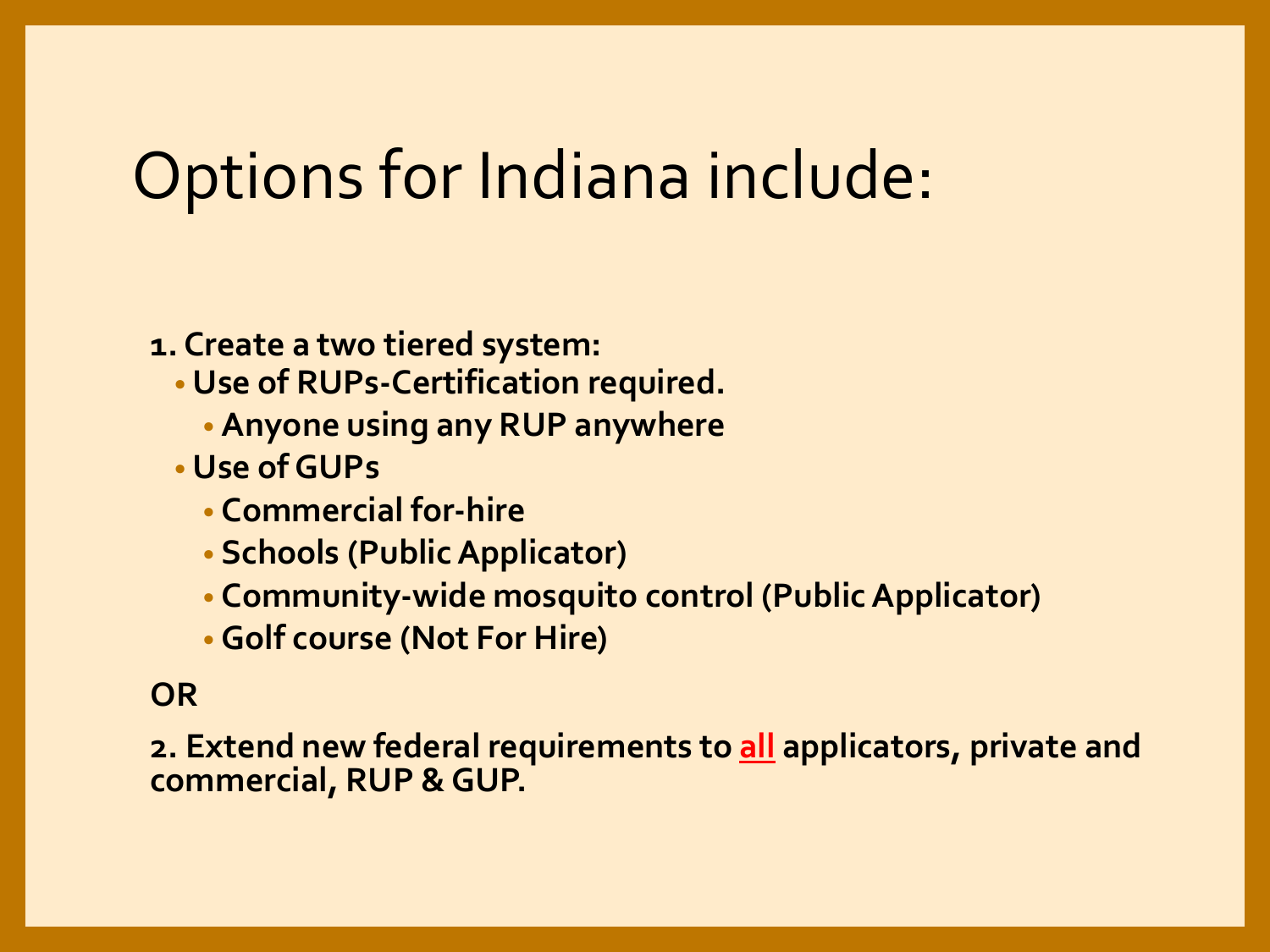## **Supervision (RUP) New Federal Requirements**

•**Extensive yearly training for non-certified applicators**

•**Record keeping of the training** 

•**Training must be conducted by fully certified applicator or trainer who has completed a train the trainer course.**

•**Fully certified applicator must inspect each piece of equipment prior to use (daily).\***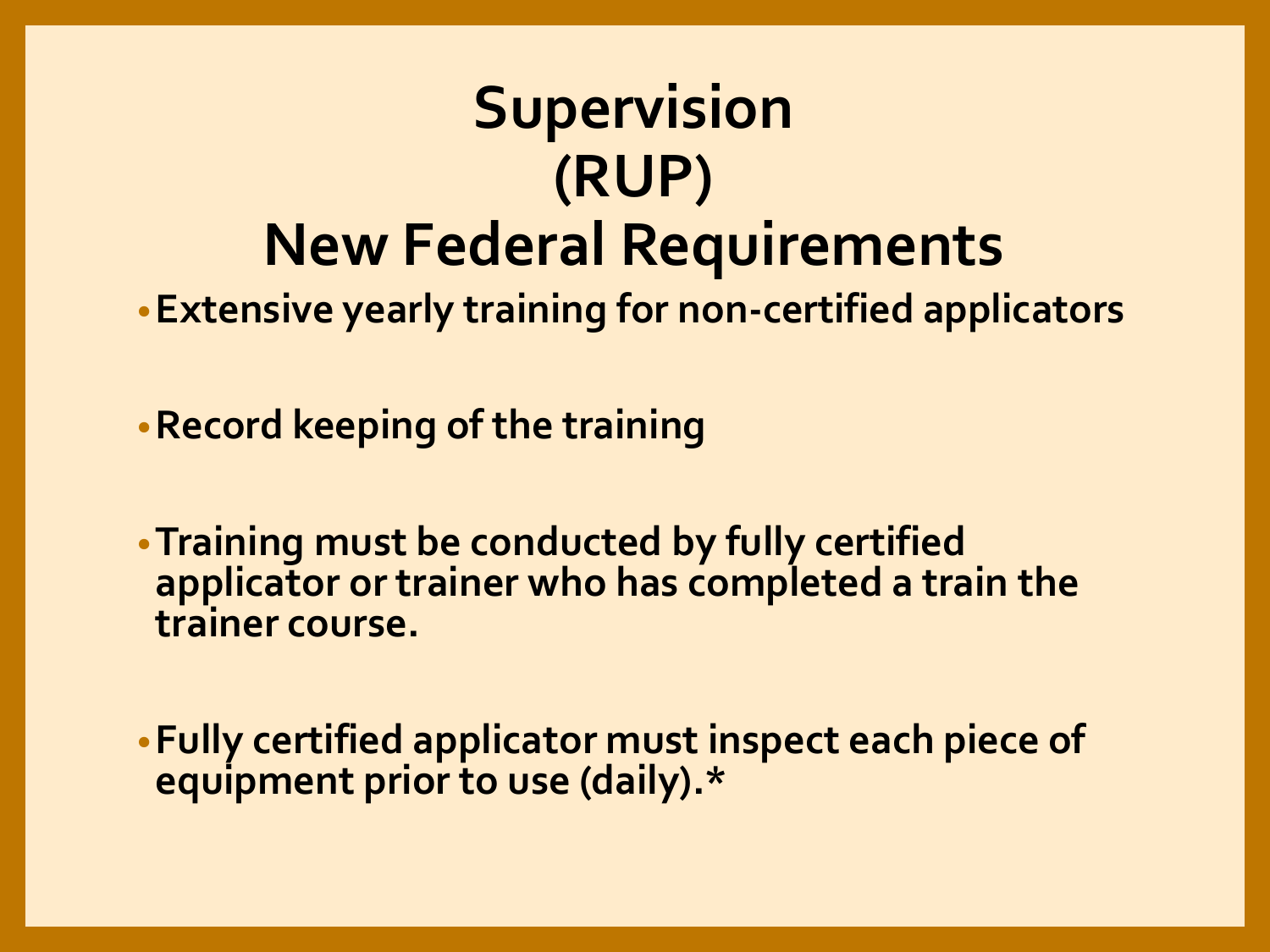### **State Supervision Revision Adjustments (RUP) Under Consideration**

- •**Require RUP use be conducted only by fully certified applicators or RT's with continuous physical presence of the CA on site.**
- •**Currently supervision requirements exist in five different state rules.**
- •**No substantive additions for General Use Pesticide (GUP) applications. Only simplification and consolidation.**
	- **Relax some requirements for commercial GUP use**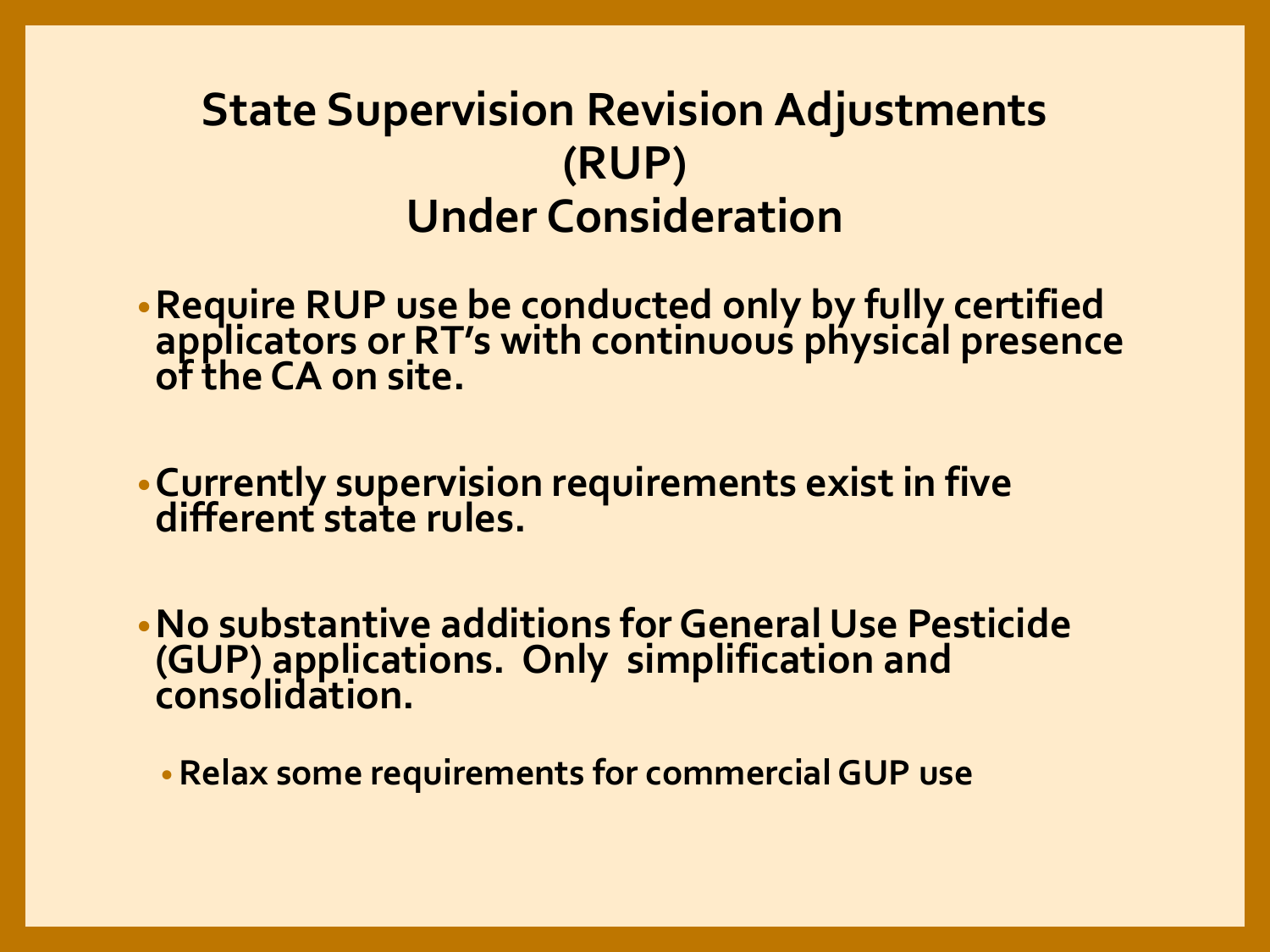## Advantages & disadvantages

#### •**Two tiered:**

- **RUP use by certified applicators only**
- **Focuses on more hazardous pesticides**
- **Consistent with recent EPA labeling for dicamba & paraquat & fumigants**
- **No onerous training required (for the non-certified person)**
- **No supervision, employee training, employee record keeping, daily equipment inspection by supervisor**
- **Flexibility to relax GUP supervision, if desired**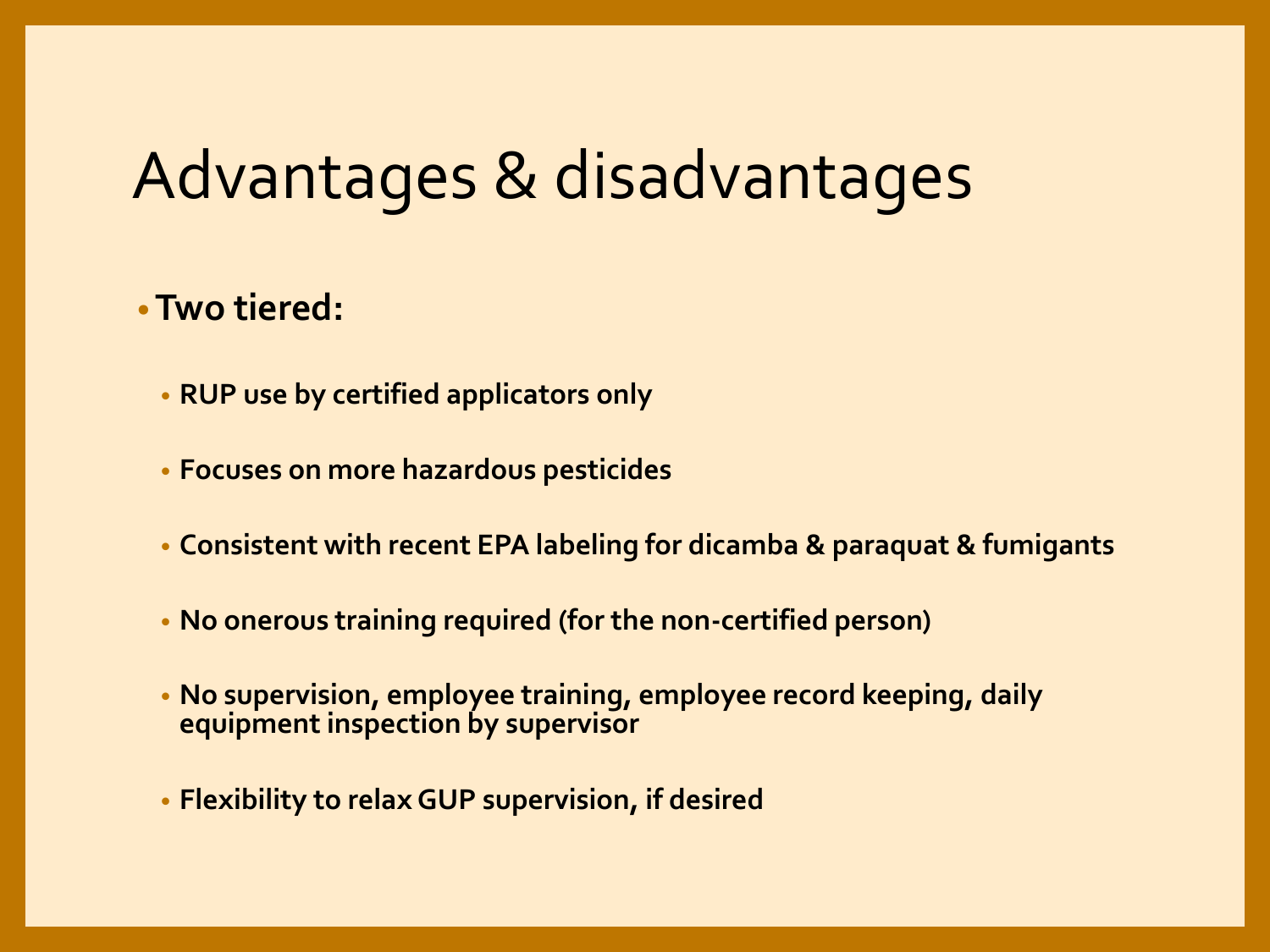## Advantages & disadvantages

• **One size fits all:**

- **No distinction based on product hazard**
- **Current singular IN regulatory system developed 40 years ago when it was anticipated that most commercially used pesticides would eventually be classified as RUP by EPA…that has not occurred….however…..**
- **More annual employee training & record keeping**
- **Strict supervision requirements, GUP or RUP, supervision violations?**
- **Differing supervision requirements product by product (dicamba, soil fumigants, paraquat), regardless of state rules**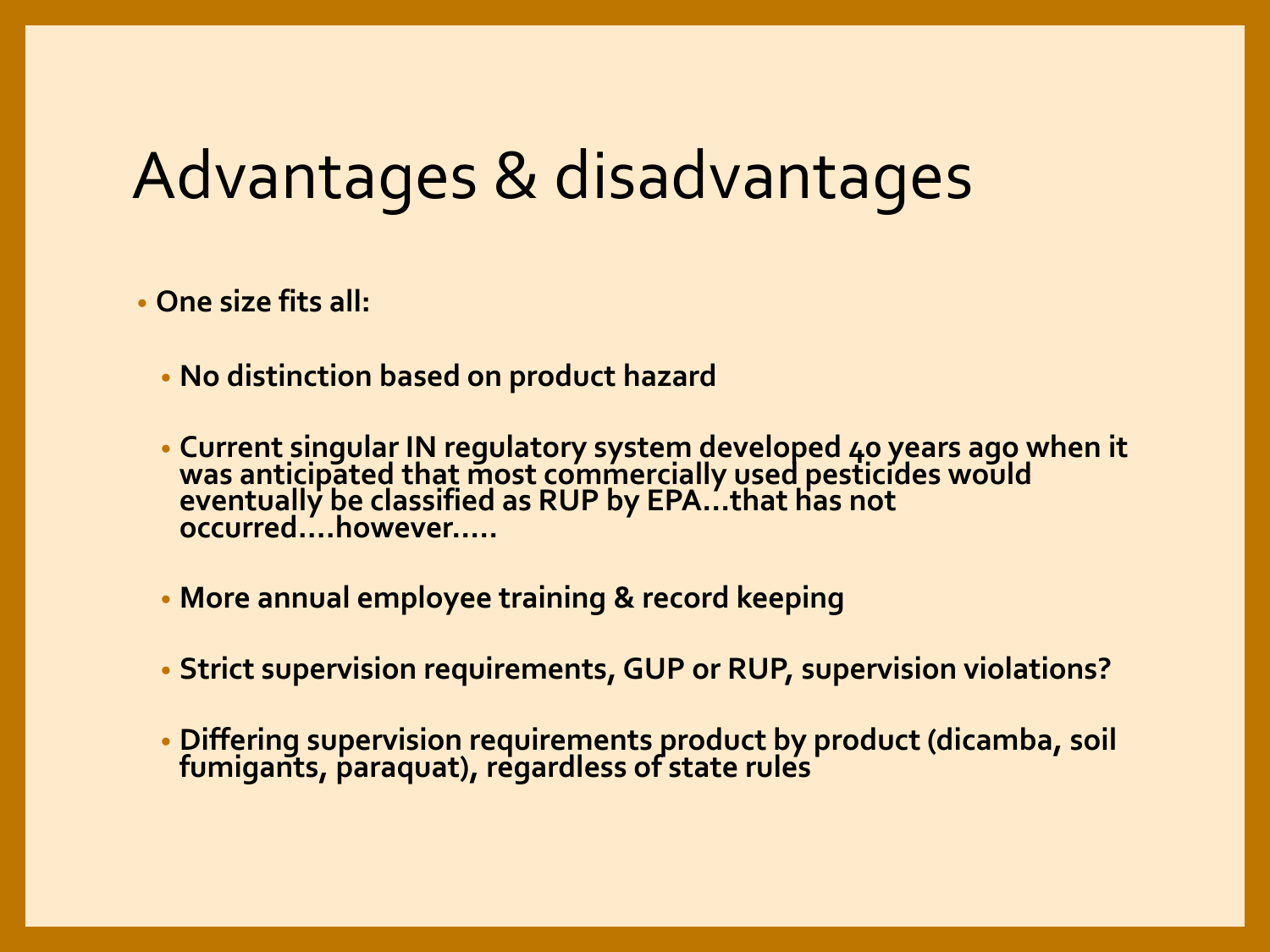# **Advantages**

•**Potential relaxing of supervision requirements for GUP users** 

- •**Remove requirement for Site Assessment Fact Sheet for registered technicians (RT).**
- •**Remove RT limit (10) for any one fully certified supervisor.**

•**Allow RT to contact any fully certified responsible applicator**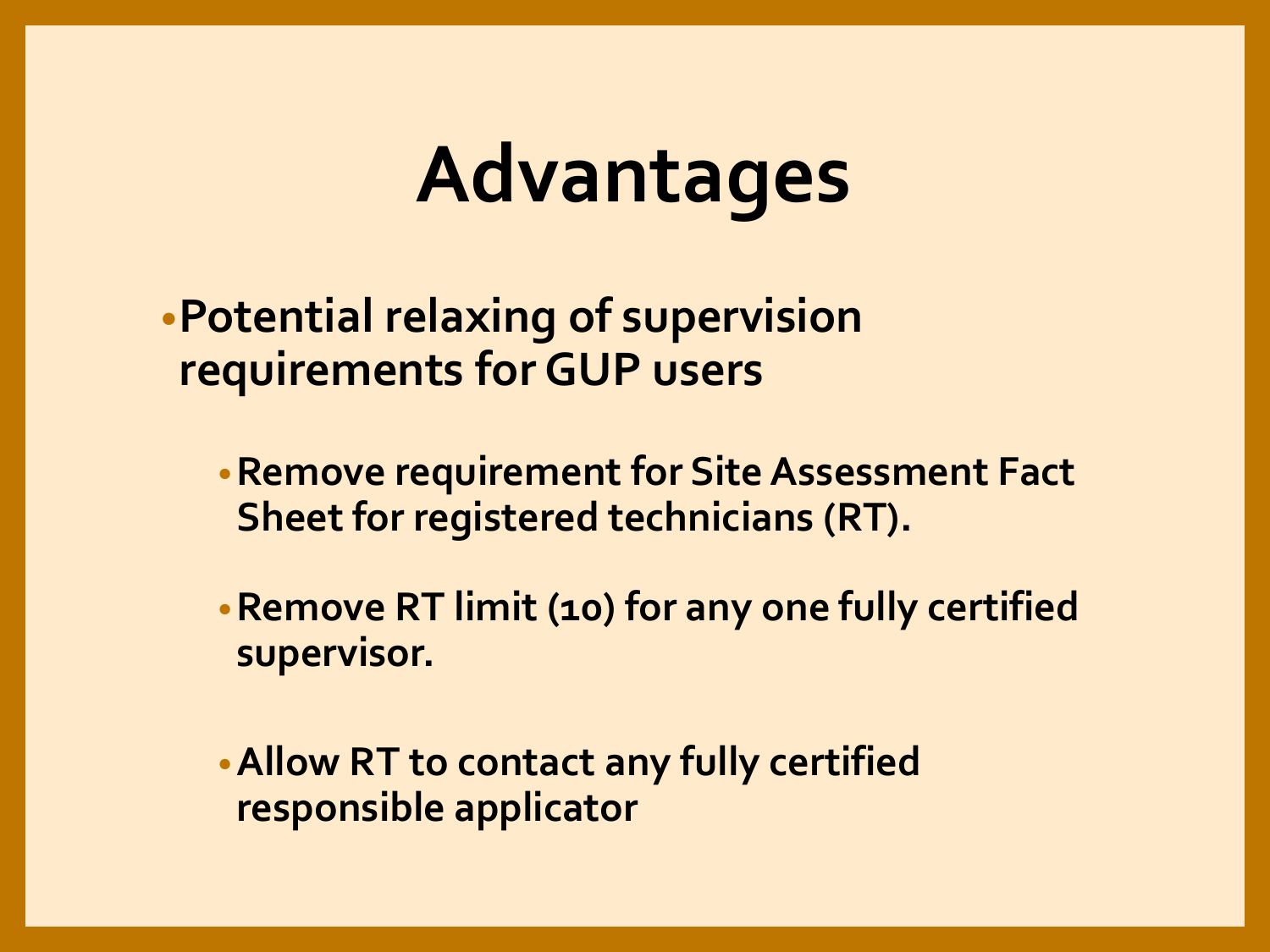## **CURRENT RUP USES**

•**Agriculture**

- •**Numerous herbicides and insecticides**
- •**Some already require certification**
	- •**Dicamba**
	- •**Gramoxone**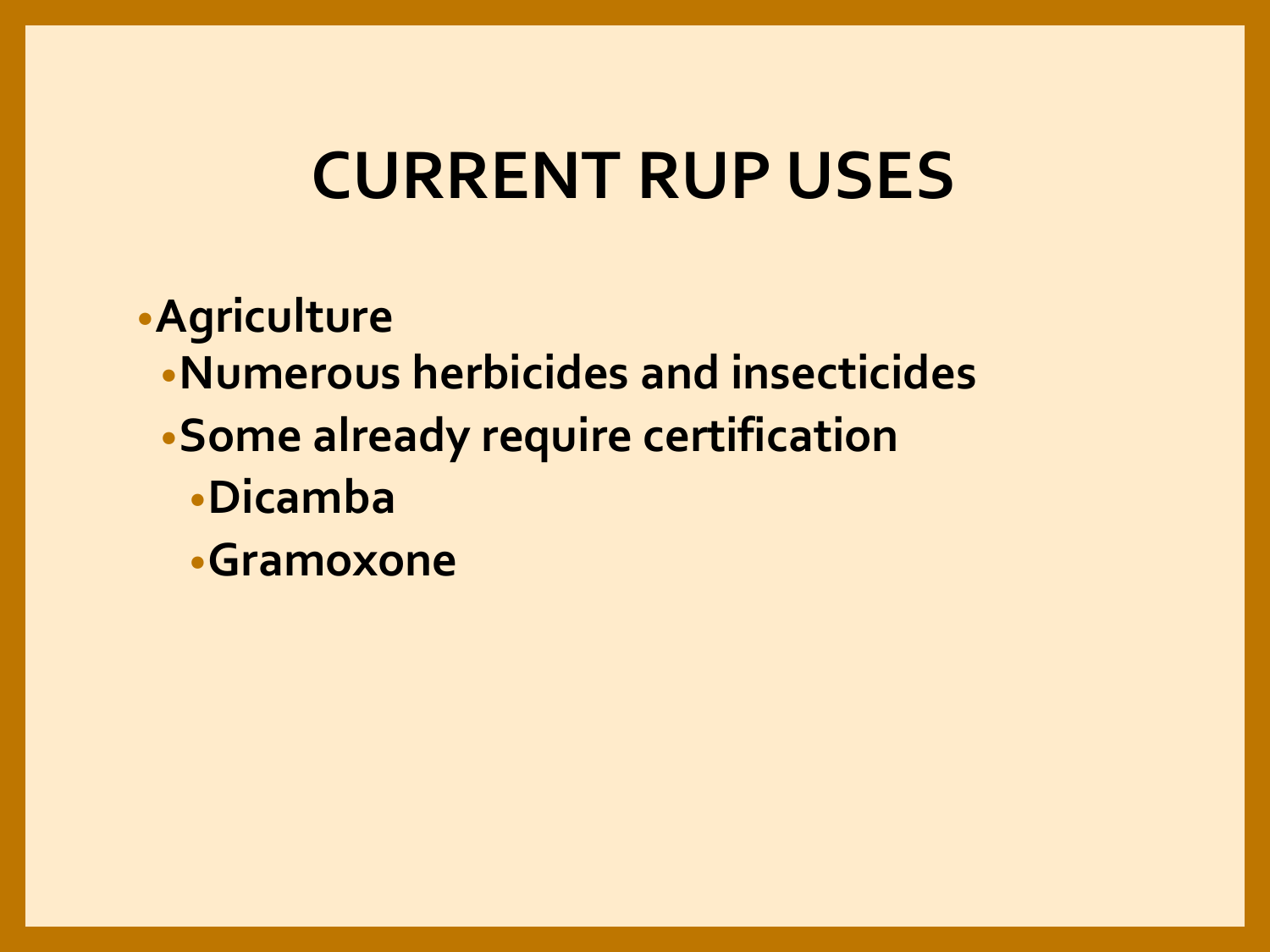## **CURRENT RUP USES**

#### •**Aquatic** •**One piscicide (rotenone)**

#### •**Right of Way**

•**One herbicide (Picloram)**

#### •**Green Industry**

- •**Golf course insecticide (Tempo GC)**
- •**Tree Injection (Tree-age-RUP) (Tree-Age G4-GUP)**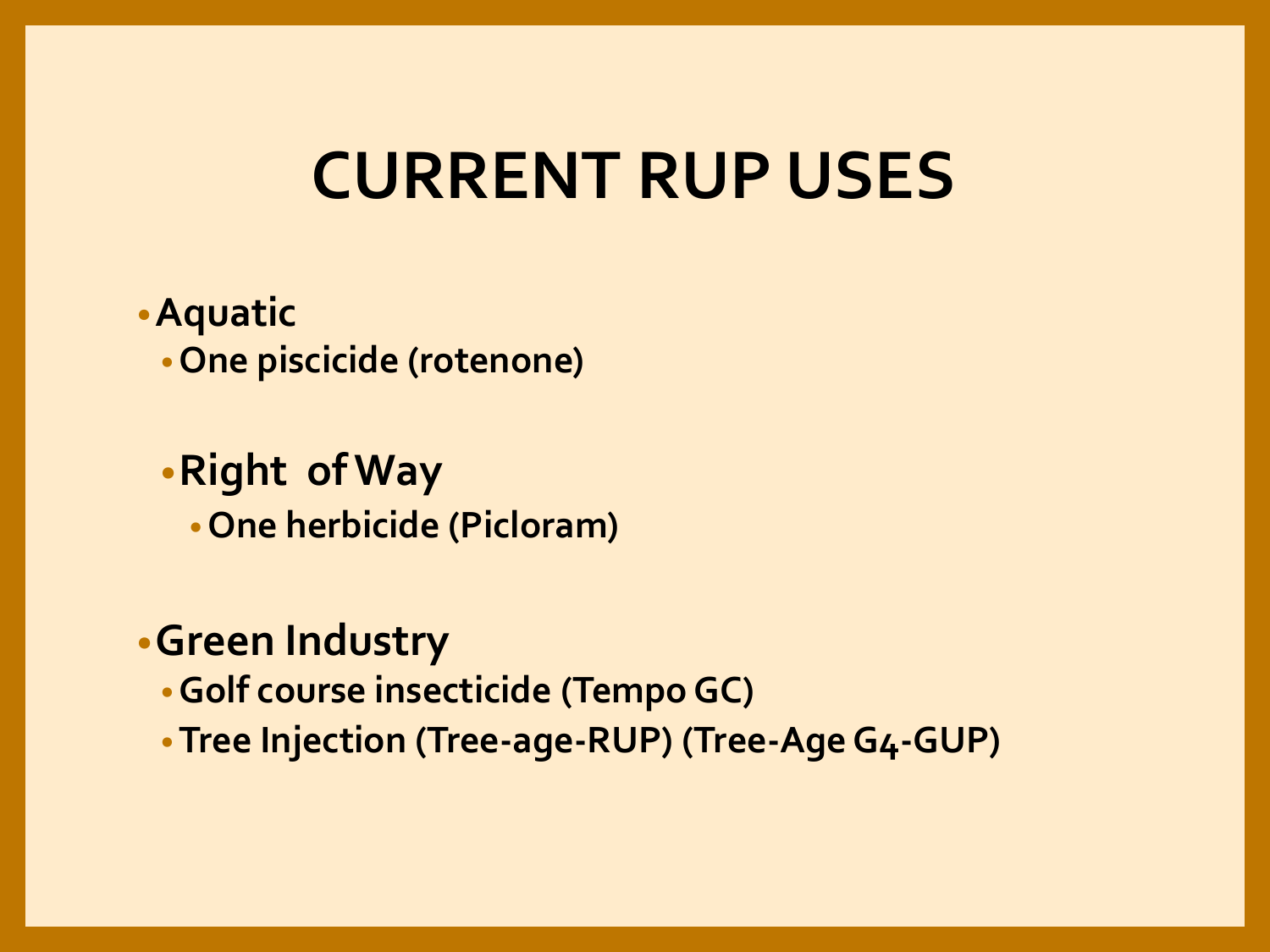## **CURRENT RUP USES**

#### •**Structural Pest Management**

- •**Avitrol-(avicide)**
- •**ZP tracking powder (rodenticide)**

### •**Fumigation**

•**All fumigants, certification is already required of all users**

•**Mosquito**

•**No RUP used in Indiana**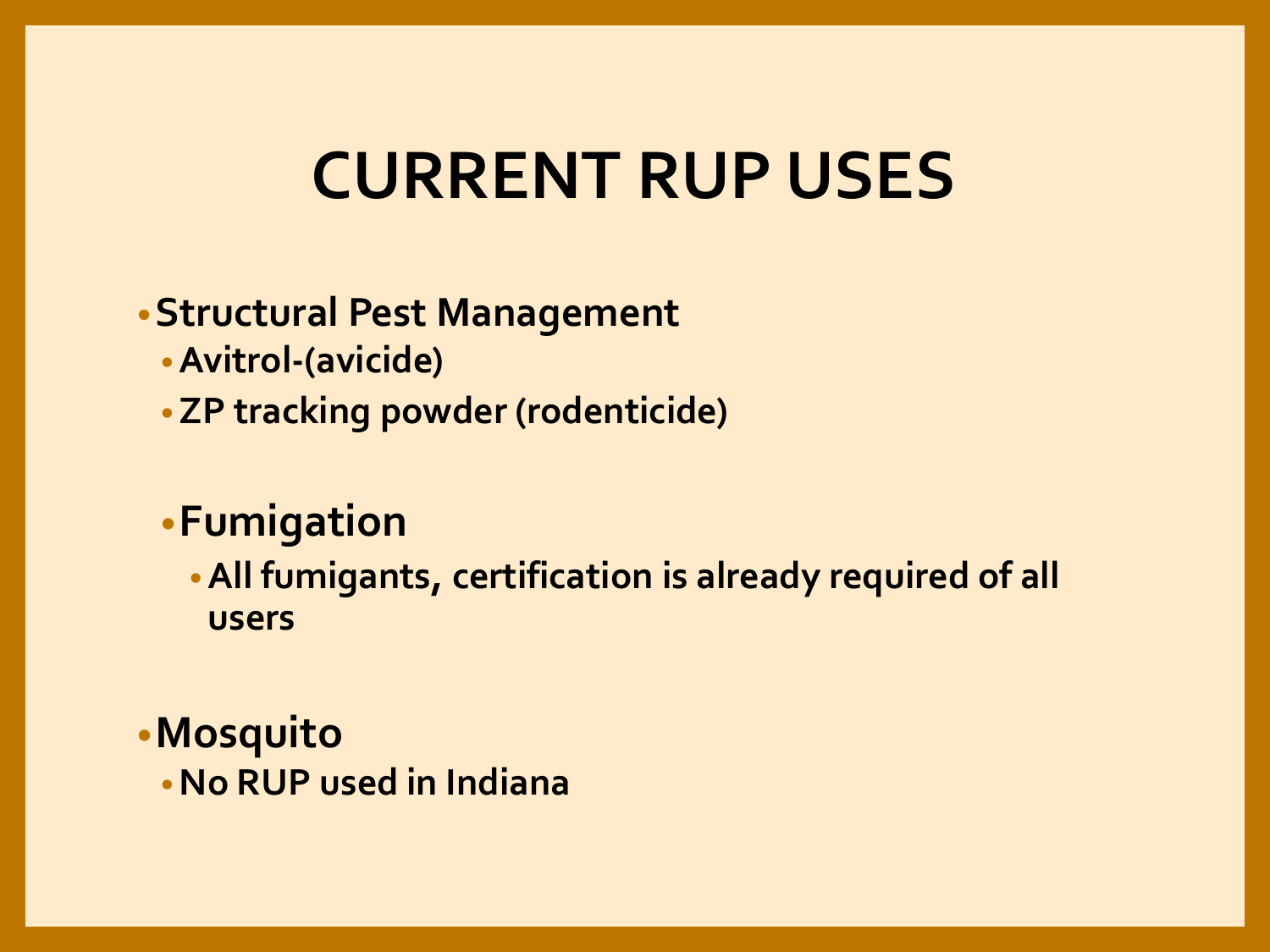### **CURRENT USE RECORD REQUIREMENTS**

•**Use record requirements exist:** •**RUP Commercial Use** •**RUP Private Applicator Use** •**Golf Course (GUP and RUP)** •**Schools (GUP and RUP)** •**Termiticide** •**Dicamba use (more requirements than standard RUP's)**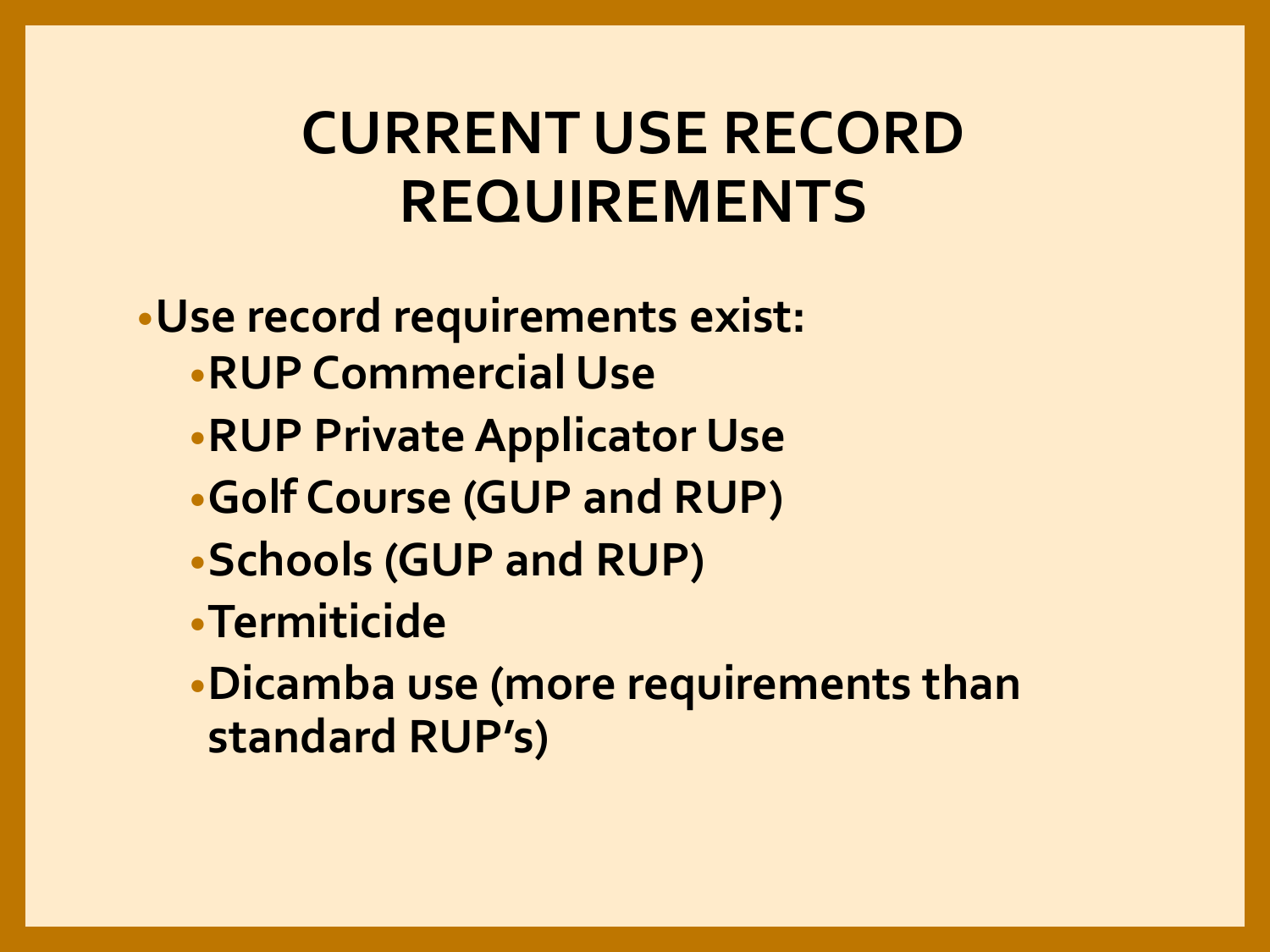### **STATE USE RECORDS Under Consideration**

- •**Addition of elements that exist on some labels now**
	- •**Weather (wind speed and direction)\***
	- •**Start and stop time\***
	- •**Diagram**
	- •**Termiticide**

• **\*exists on labels now or is now EPA required**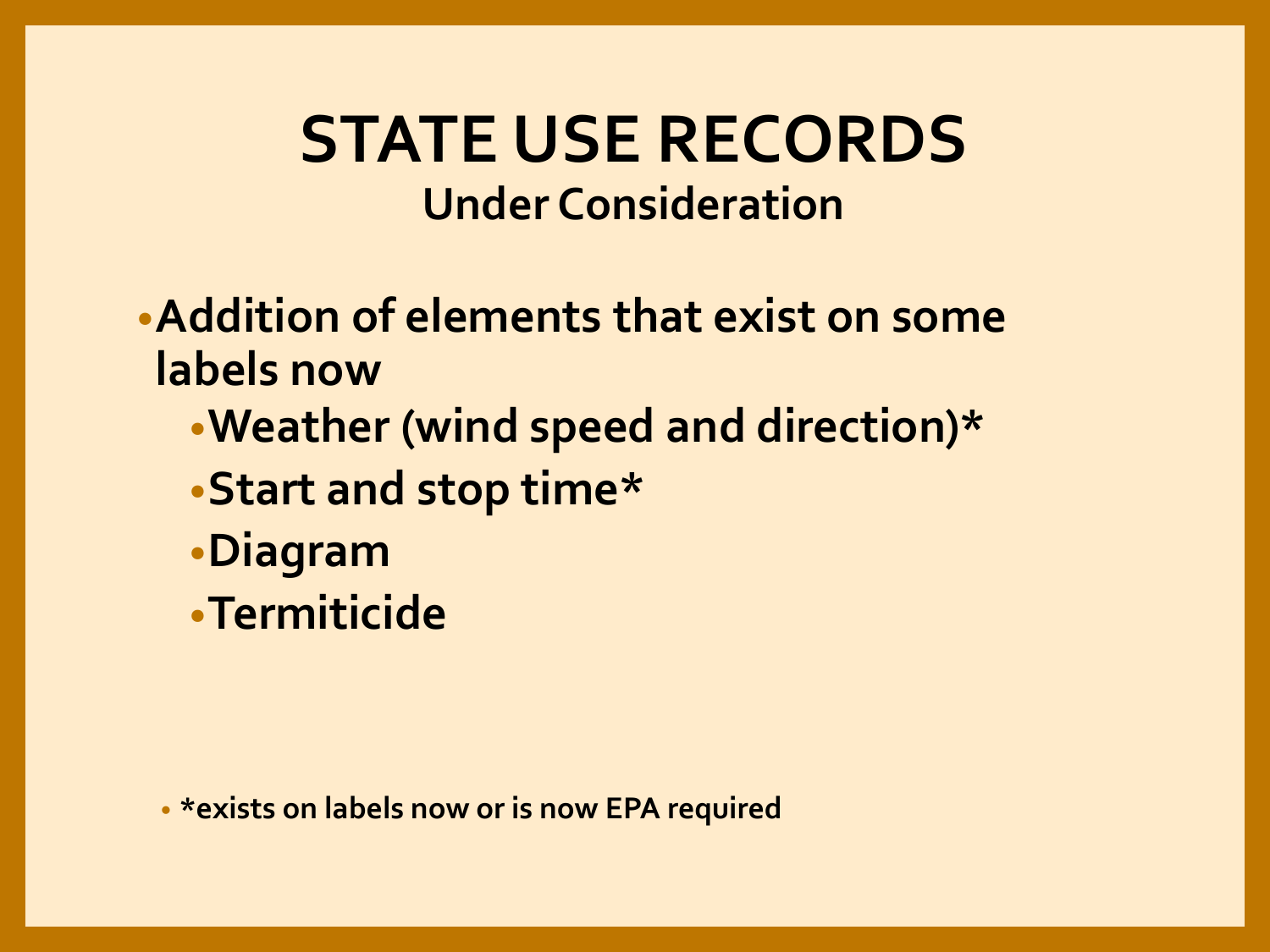### **STATE USE RECORDS Under Consideration**

**Recordkeeping for all applications by licensee.**

- **-currently required for schools**
- **-currently required for golf courses -currently required for termite applications**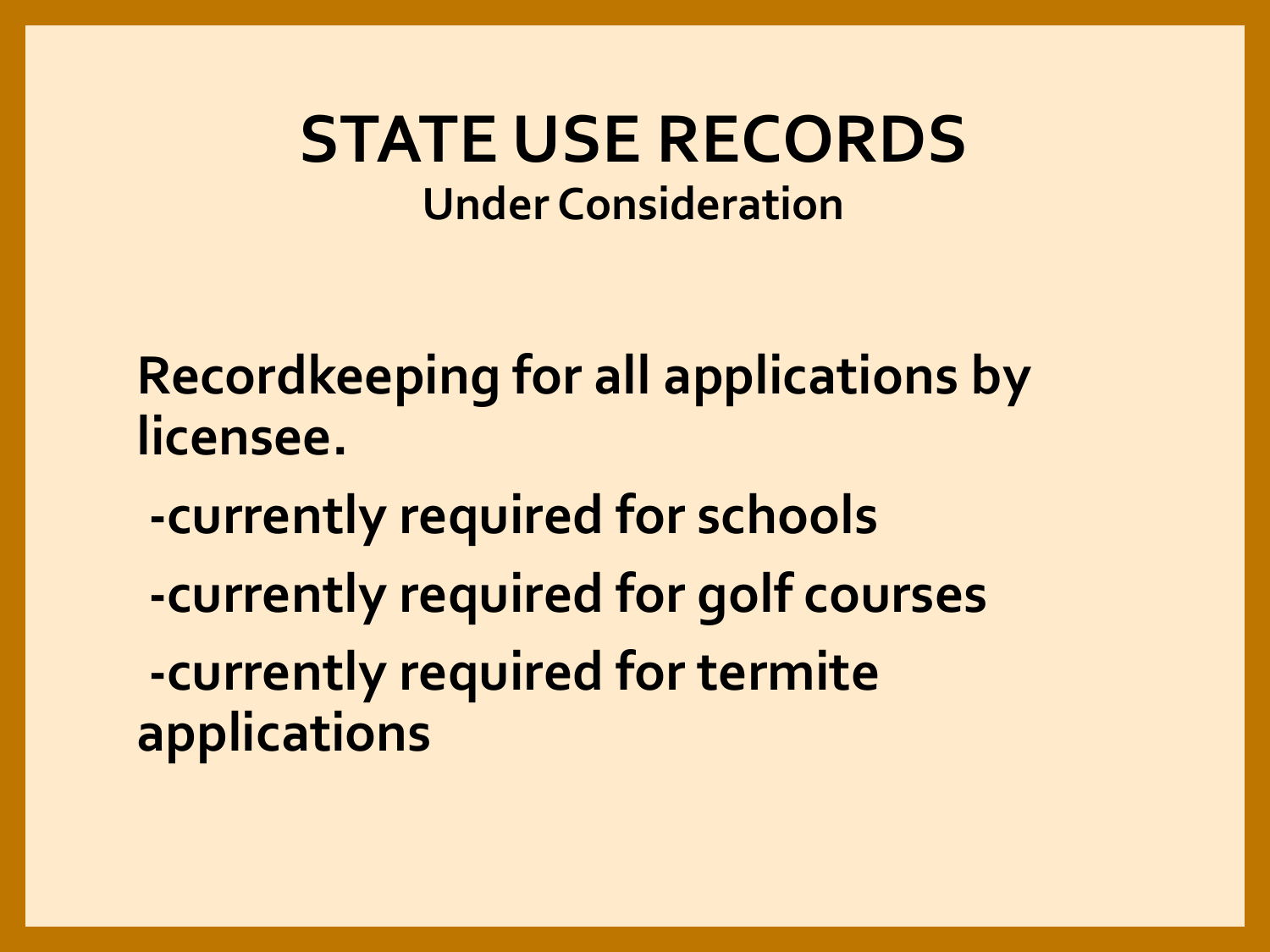### **Dealer Records New Federal Requirements**

### **Date of license expiration**

### **Categories of certification**

**\*Currently have dealer records in two separate state rules**